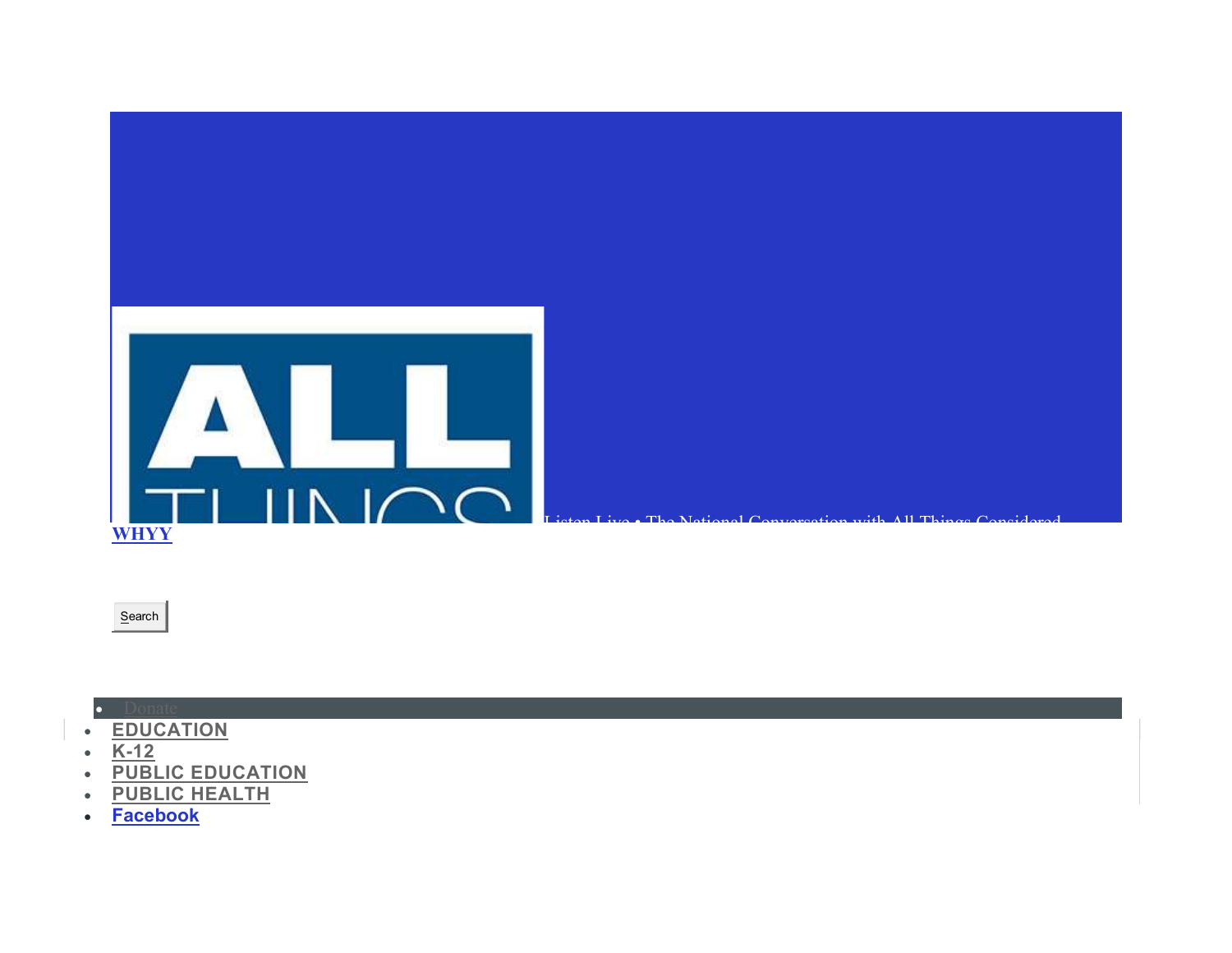**Twitter Email** CORONAVIRUS PANDEMIC

## Jeopardizing health? Philly principals, teachers leery of plan to distribute 50k laptops

By

- Avi Wolfman-Arent
- Dale Mezzacappa March 30, 2020



(TeroVesalainen/BigStock)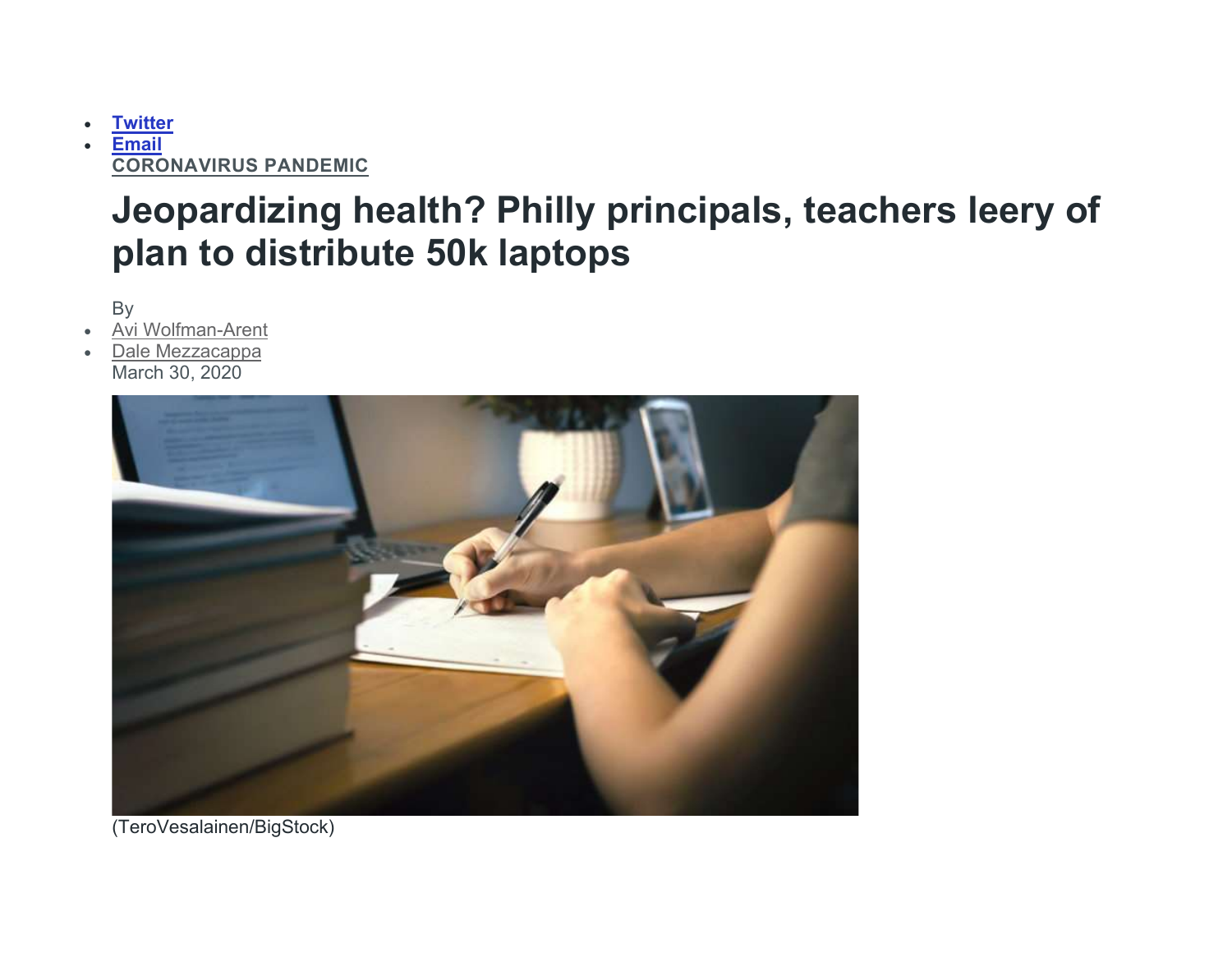The School District of Philadelphia's plan to distribute roughly 50,000 Chromebooks next week as part of a pivot to virtual learning is facing resistance from principals and teachers who say they're being asked to jeopardize their health.

Union leaders haven't formally rejected the plan, but are warning that a significant portion of their members may not show up as part of the in-person system to catalogue, prepare and distribute the laptops.

"How you treat your employees during a pandemic is important," said Robin Cooper, head of Teamsters Local 502 Commonwealth Association of School Administrators (CASA), the union that represents district principals and school administrators.

"I'm sure there will be some [principals] who stay home and some who will go in," Cooper added.

Cooper says many of her members are older or look after older relatives. She says they're wary of interacting with thousands of parents and children across the district's 200-plus schools in the middle of an intensifying pandemic.

This early snag shows how difficult it may be for Pennsylvania's largest school district to buy laptops for students that don't have them at home, distribute them and then shift to a scaled-up version of online learning — all within a few weeks.

"It's not about getting the children computers. We want to do that," said Cooper. "But how do you do that?"

The district said in a statement Monday afternoon that it's taken "many precautions to safeguard staff" while ensuring students get the technology needed to keep learning during the indefinite closure of Pennsylvania's schools.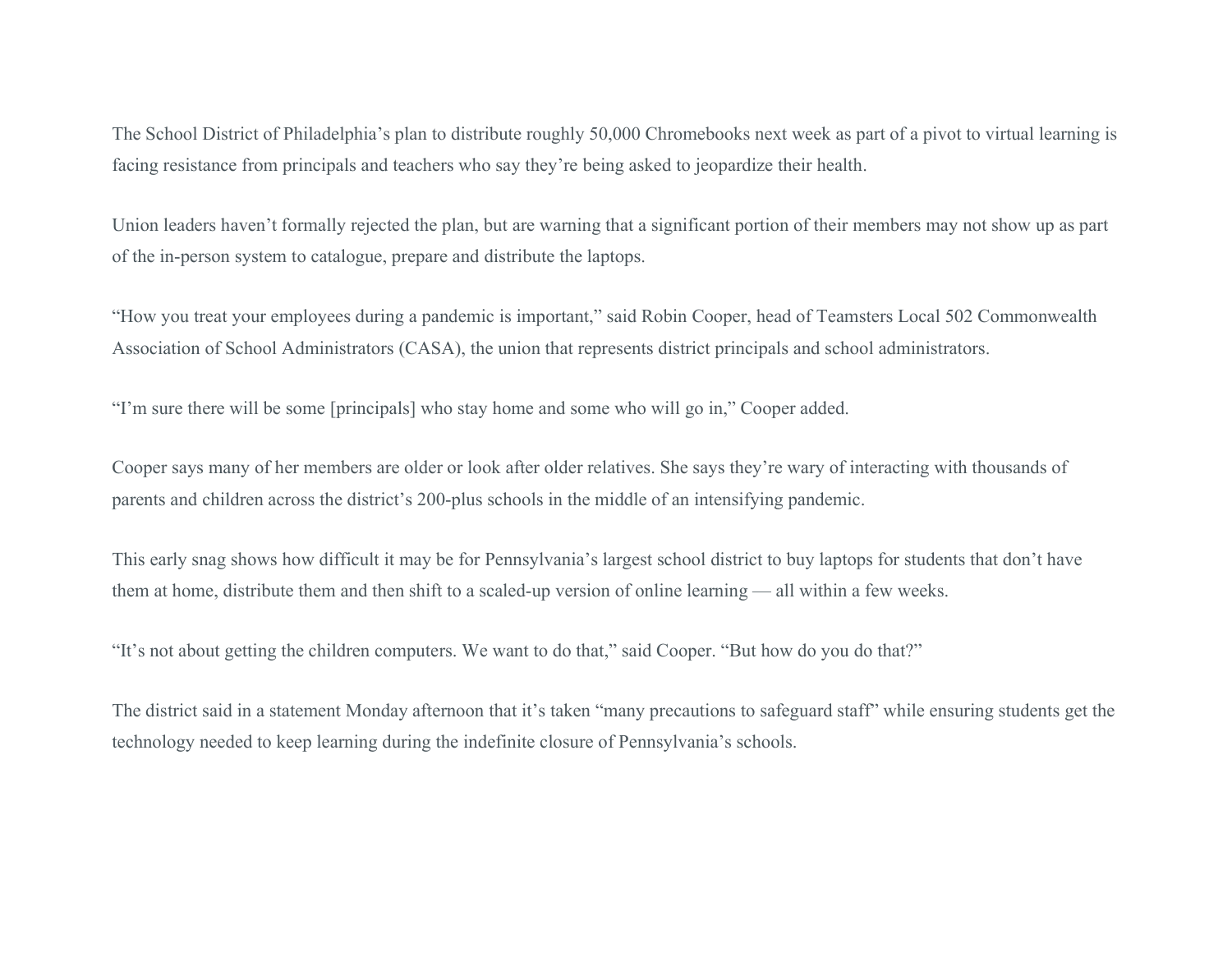"Our children should not fall further behind in the existing digital divide by being denied access to technology at home while they cannot come to school," the statement said. "This Chromebook program is optional both for the adults who have volunteered to support this important work and the families who choose to participate."

Sources familiar with the school district's distribution plan say officials are asking each school to find staffers willing to volunteer to take inventory of existing laptops this week.

Next week — between April 6 and 8 — schools are slated to host in-person pickup sessions.



### Avi Wolfman-Arent@Avi\_WA

The School District of Philadelphia is planning the unprecedented: a sudden, large-scale distribution of Chromebooks. Perhaps 50,000 of them.

Here's the procedure the district plans to use, per a source:#PHLed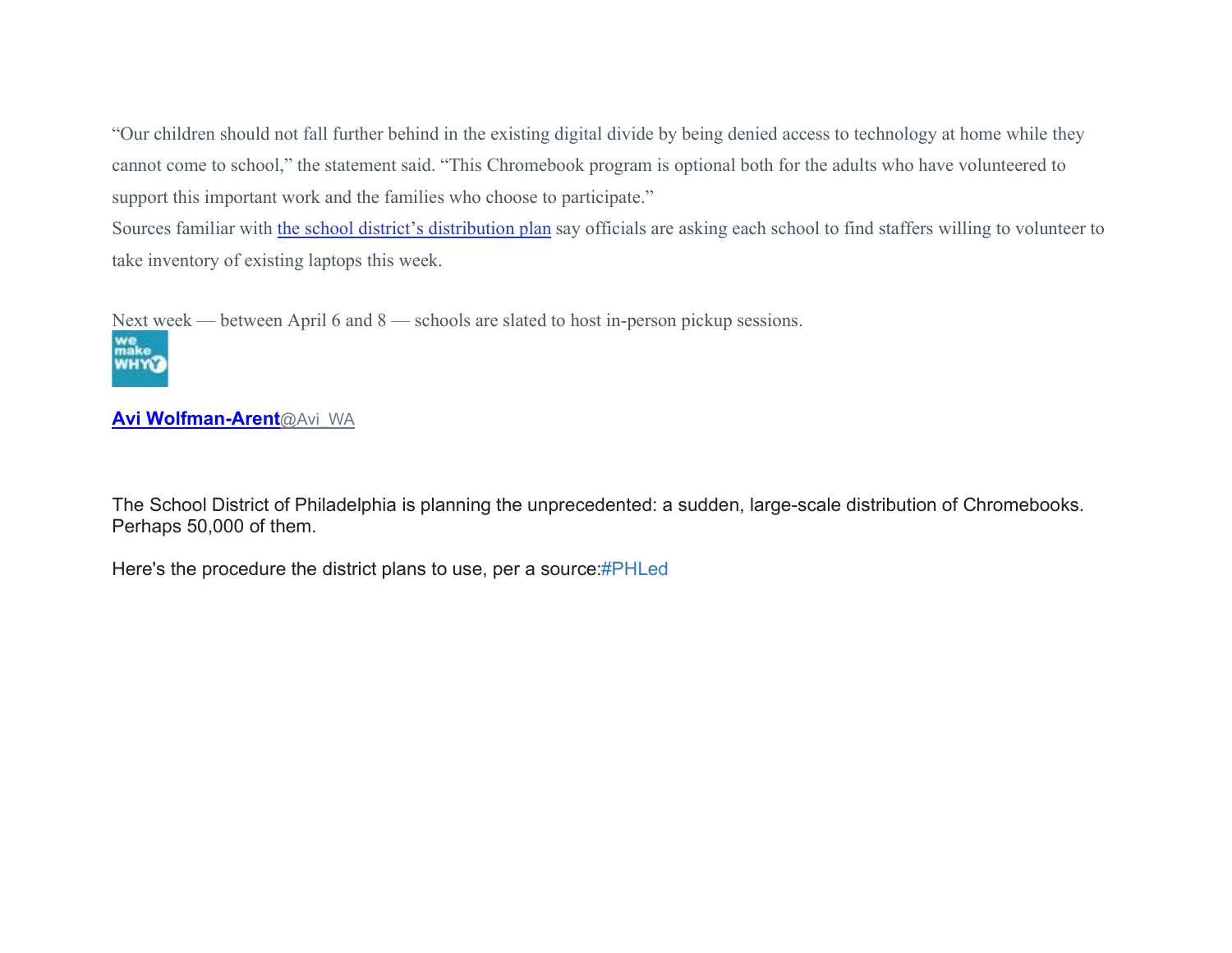# COVID-19 Chromebook Distribution Directions and Che

## \*\*\*\* FASE READ CAREESH LY TO FUSINE PROPER OSTROUTION AND SAF

- U. Please follow the following guidelines for staying safe and healthy during distribution
	- U Wear gloves
	- Q Sanitize all surfaces before and after contact with individuals
		- U Tables pens, door handles
	- Stay six (6) feet apart from all individuals
- U. Print OHE (1) sign-out sheet per student in your school. [Sign out sheet ten
- U Arrange the Chromobooks, so that they are easy to access near the main entrance
- Li Post a sign on your main entrance asking for people to text, email or call wh arrive to pick up their child/ren)'s Chromebookrish. [Termolate] Print cookes to ha families who drive up
- U Assign TWO-THREE (2-3) people to answer the phone and check texts and [Scripts] (if the weather is nice, some staff could be stationed outside but should 6 foot away from carents).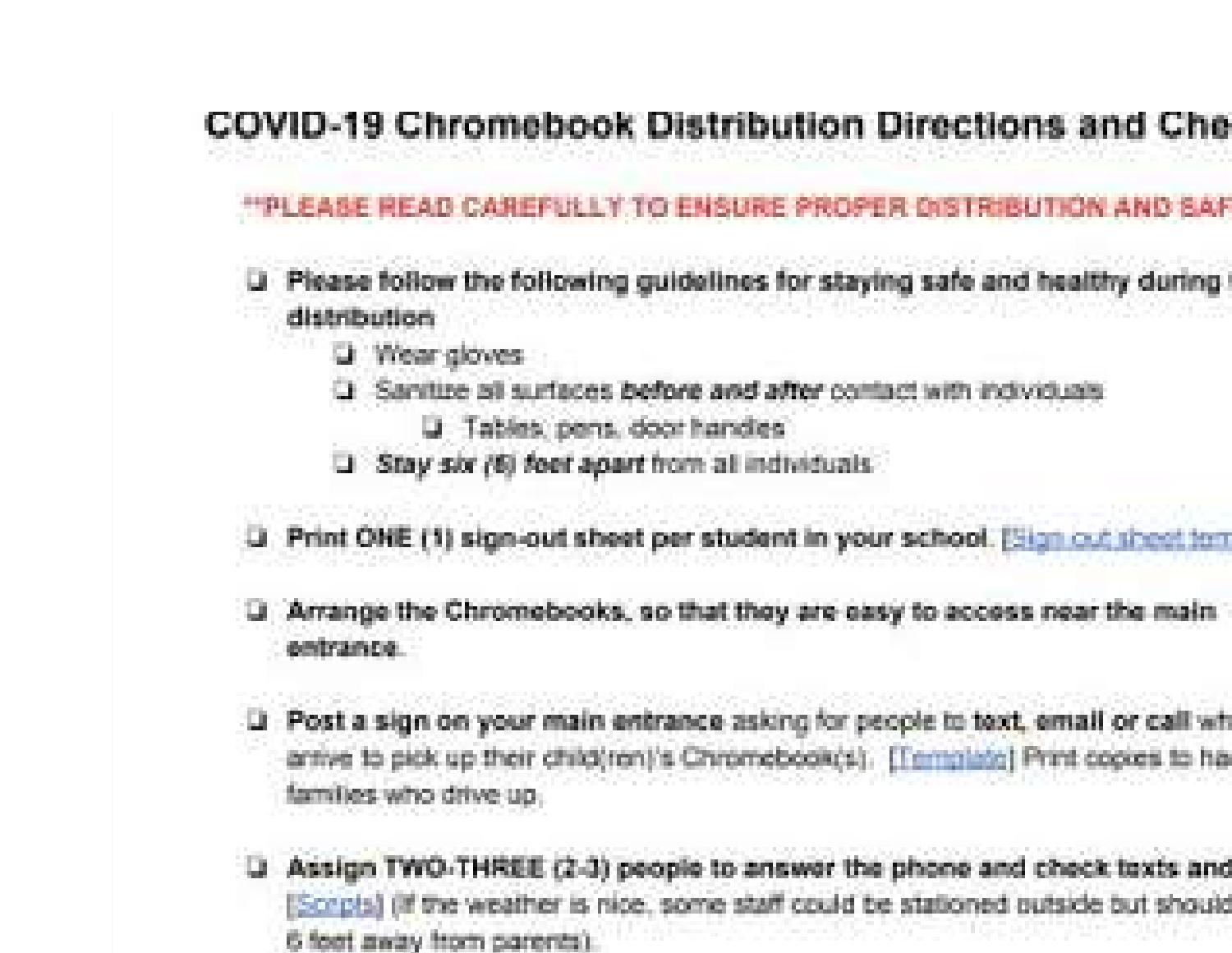- As individuals arrive and call, e-mail, or text to pick up п.
	- D Fill out the top of the sign-out with the parent's name and their children namecs) and grade(s).
	- 3 Verify students are enrolled at your school
	- D. Jakestify the total number of Chromebooks in the corresponding box th will be receiving
	- 2 Enter identifying information for the delivery team into the designate the form. Please enter
		- D. Carl make, model, color OR
		- D. Quifit description
- D Hand the sign-out sheet to the delivery team (2-3 people).
- 100 MW 202
- The delivery team assigns a Chromebook(s) on the sign-out form on the or spreadsheet by
	- D Serial number(s) and/or PPIS number(s) CR MAC Address of the CS(s)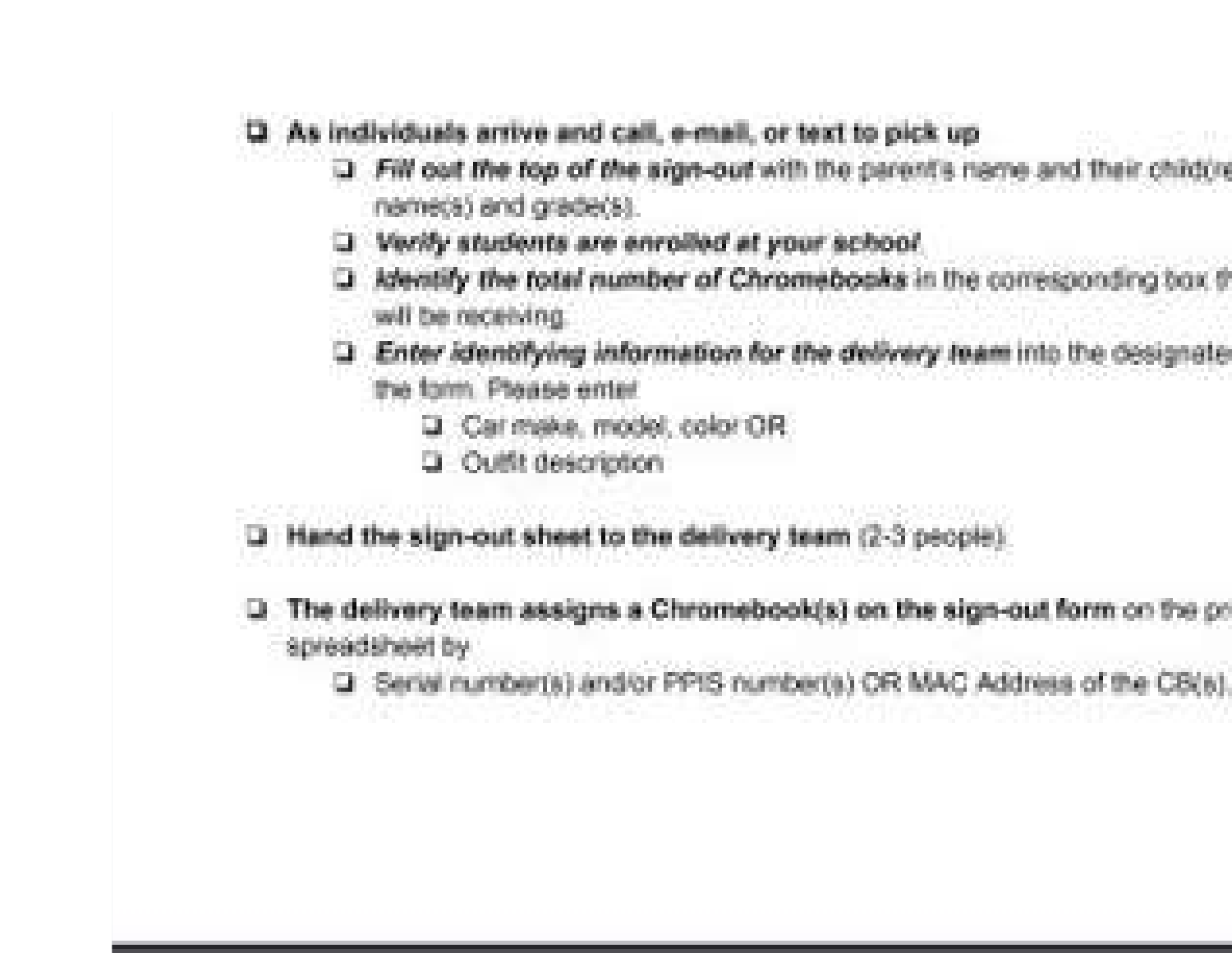### The delivery person returns with a sign-out sheet

Put the sheet in a folder. Please wash your hards after touchi

ire the nen

42 10:40 AM - Mar 26, 2020 Twitter Ads info and privacy

29 people are talking about this

According to a memo circulated last week, principals are supposed to tell families to call, text or email when they're arriving to pick up a computer. Each school was asked to find volunteers who could check texts and emails.

The memo said schools are also supposed to have a "delivery team" that will hand out those Chromebooks one at a time, sanitizing surfaces before and after use and maintaining at least six feet of distance during these exchanges.

The district said in a follow-up memo that starting Monday, it will deliver gloves to schools for volunteers to use throughout the inventory and distribution process. It also said schools could decide how many volunteers they need to effectively hand out computers. There was no mention of masks in either memo, and CASA president Robin Cooper said she does not believe masks — which are in short supply nationally — will be provided. In its Monday statement, however, the district said that "schools starting the packing process are provided gloves and masks."

#### Related Content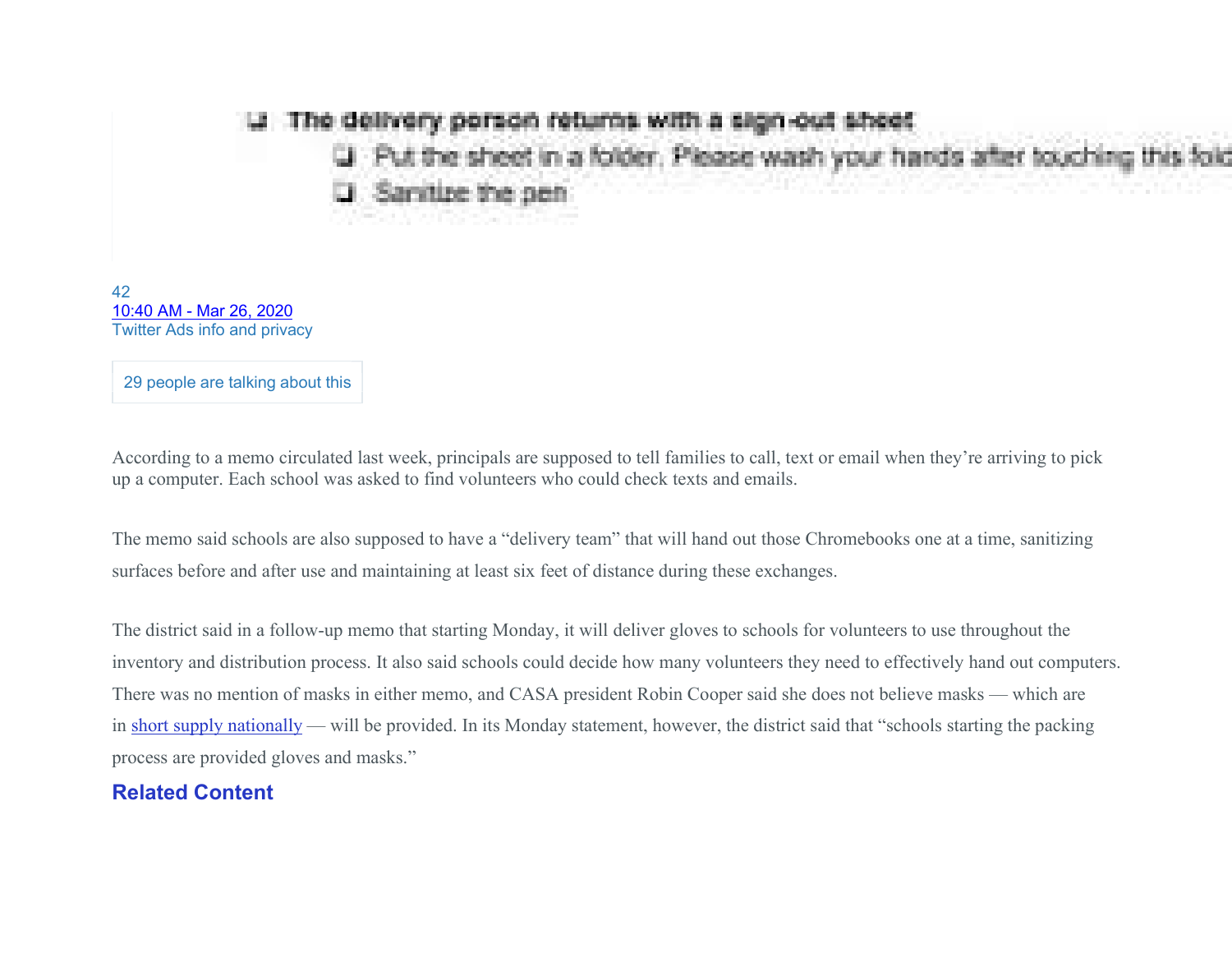

'Staggering' need: Coronavirus shutdown squeezing Pa.'s most vulnerable residents

As Pennsylvania's school shut down stretches into its third week, many families are feeling the strain.

### 2 days ago Listen 5:06

The question now is whether schools will be able to summon the volunteers needed to make this plan work.

Asked over the weekend whether his members seemed willing to staff the pickup sites, teachers' union president Jerry Jordan replied, "I don't get the sense that they are."

"People are concerned about their health," he said. "That is a real big issue."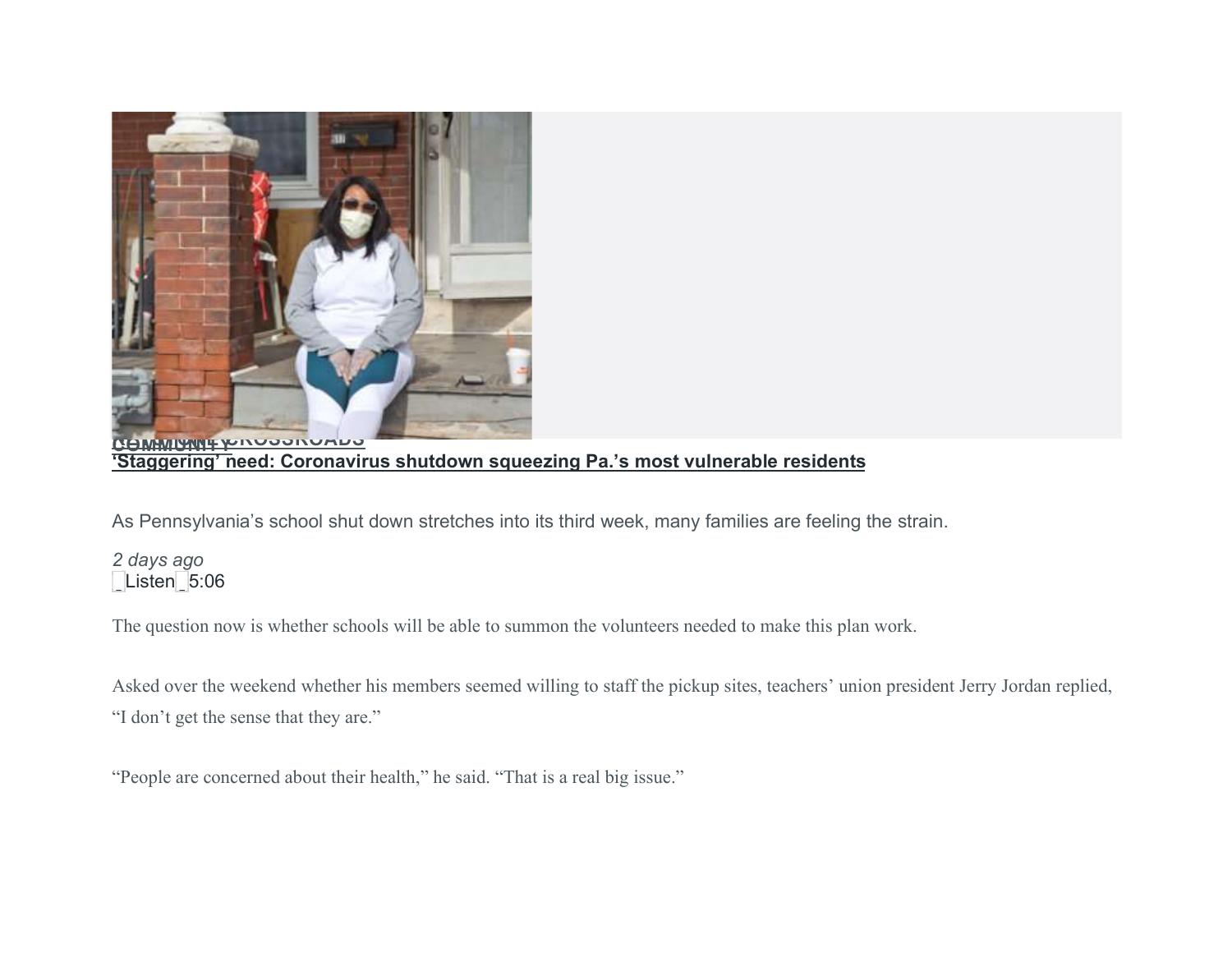District spokeswoman Monica Lewis said Monday morning that leadership had a call with CASA and the PFT on Sunday, and she was still waiting for a report on how and whether the unions' concerns have been addressed.

In addition to seeking volunteers from schools for the distribution, the latest memo says that if needed, volunteers will be provided by the District's IT staff, the city and "community partners."

At a school board meeting last week, the district committed to purchasing as many as 50,000 Chromebooks for students who don't have computers at home at a cost of up to \$11 million. Comcast CEO Brian Roberts and his wife have pledged to cover \$5 million, while Philadelphia 76ers co-owner Josh Harris and David Blitzer say they'll donate enough money to purchase 10,000 Chromebooks.

The district, which enrolls about 120,000 students, said it already owned thousands of school-based laptops that could be distributed to families.

A recent district survey indicated that less than half of Philadelphia's public school kids have a laptop that they can use to connect to the internet.

The district says it will be creating a list of free, Xfinity Wi-Fi hotspots around the city for families who lack internet access.

The district's aim is to have students doing online instruction by the week of April 13.

Doling out Chromebooks is just the first step toward that goal. It's clear the distribution plan won't be the only concern for educators. In a poll conducted by the Philadelphia Federation of Teachers (PFT), 46% of respondents said they were either concerned or extremely concerned about balancing online learning requirements with "other work from home issues such as childcare."